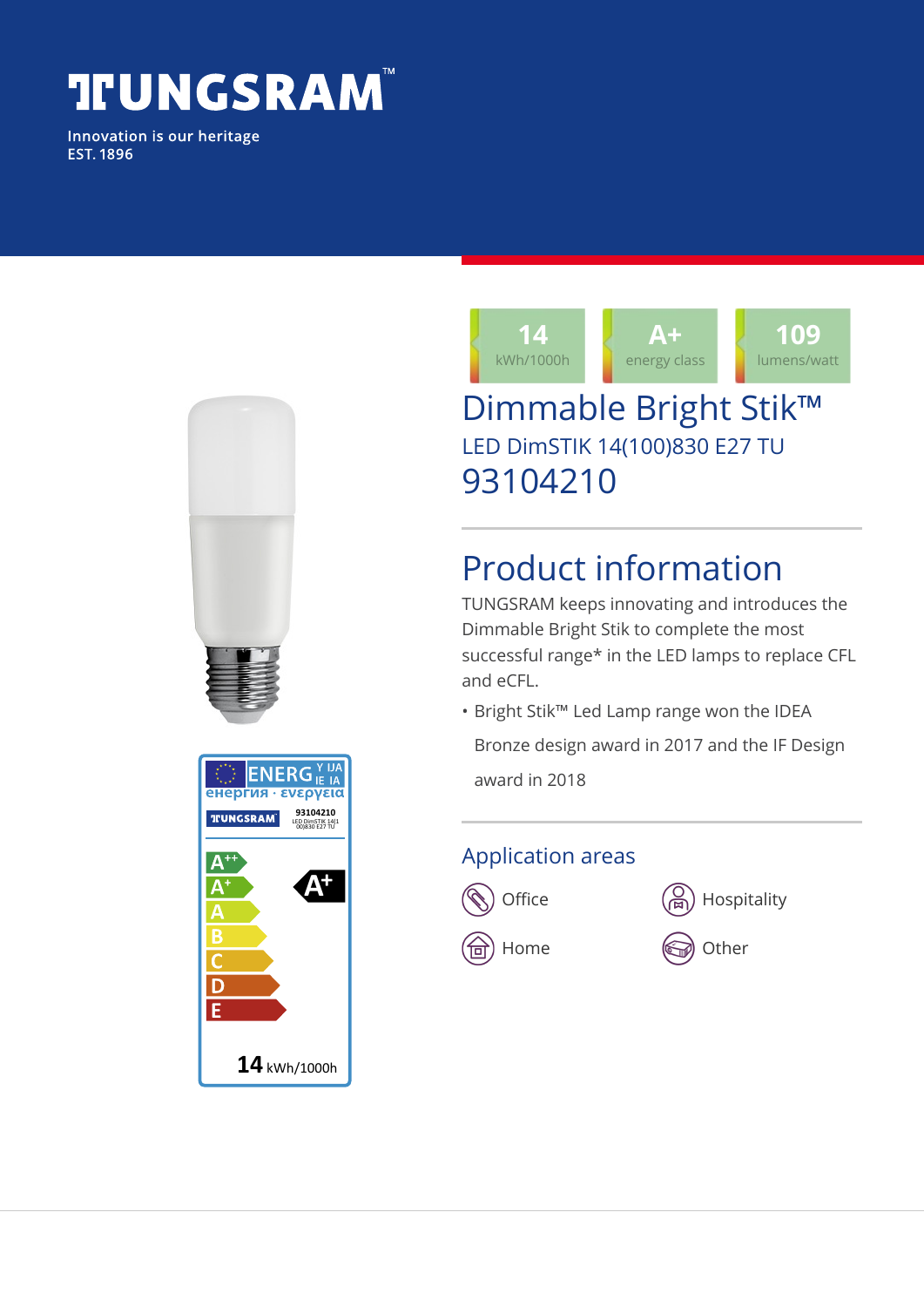#### Product data

| Product Code                       | 93104210        |
|------------------------------------|-----------------|
| <b>Bulb Shape</b>                  | T45             |
| <b>Bulb Finish</b>                 | White           |
| Bulb maximum overall diameter [mm] | 45              |
| Nominal Length [mm]                | 138             |
| Net weight per piece [g]           | 69              |
| Dimmability                        | Yes             |
| RoHS compliant                     | Yes             |
| <b>Brand</b>                       | Tungsram        |
| Cap/Base                           | E <sub>27</sub> |

#### Performance data

| Nominal/ Rated Beam Angle [°]                         | 240    |
|-------------------------------------------------------|--------|
| Rated Lumens [lm]                                     | 1521   |
| Weighted energy consumption [kWh/1000h]               | 14.0   |
| Rated efficacy [lm/W]                                 | 108.64 |
| Energy efficiency class (EEC)                         | A+     |
| Rated life L70/B50 [h]                                | 15000  |
| Nominal correlated colour temperature (CCT) [K]] 3000 |        |
| Nominal lumens [lm]                                   | 1521   |
| Colour Rendering Index (CRI) [Ra]                     | 80     |